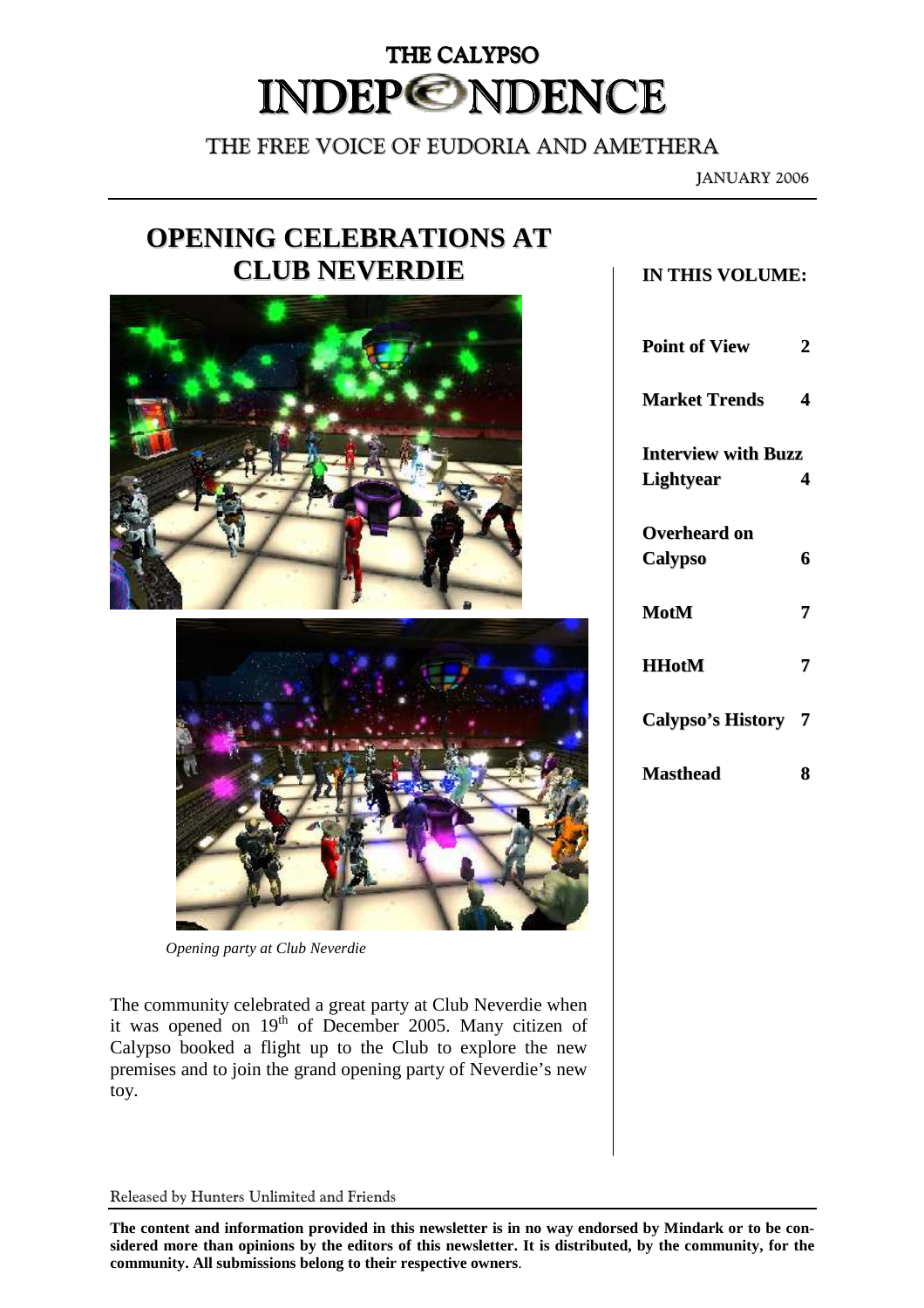# **Point of View**

#### **This time TCI interviews McCormick from the winning team of MindArk's movie competition.**

#### *What is your full ingame name and profession?*

Mark McCormick McCormick. Calypso Explorer  $\ddot{\mathbf{C}}$ . I mostly hunt but like to mine and craft as well.

#### *What brought you to PE?*

Now that's a long and fun story. I was playing the car game Trackmania online. There I met MepH. We played like 24h a day and had a lot of fun. Then MepH dissapeared. We still had email contact and he said hes playing Project Entropia now and that it is simply amazing and I had to try it. I believed in MepH here because I knew his sense for good games.  $\bigcirc$ 

So, I never played any MMORPGS before and wanted to have a look at screenshots first. For some reason I didn't start at project-entropia.com but with a google search...

It begun with some screenshots of Hadesheim and those huge buildings got my attention at once by thinking of having a virtual-online-walk there could be cool. Then the thought of "Come on just download and try, MepH said its great" became reality.

#### *How long have you been playing?*

I started to play in june 2004.

*The winning movie isn't your first. You are well known as an enthusiastic moviemaker in PE. How did you become a*  moviemaker in PE?

I think it started by having a look at the movie section in Entropia Pioneers Forum. I liked "Cant loot this" and "Robo Wars" done by bodybag. Also all the possibilities in PE, the terrain and all the emotes and actions an avatar can do made me think of recording something different. And it

worked. My 1st project "McCormicks World No.1" is what I started with and I still think its one of my best titles. (if not the beta movie=)

Also I want to thank Etopia here for providing the hilarious videos of "Patrique" which inspired me even more, for example working with Macromedia Flash.



*Scene from McCormick's and Dub's wining movie* 

#### *Did you have any previous experience?*

Yes if you mean for MMORPG I knew about Ultima a little bit (never played), that's it. Or you meant movie creation, then no. PE was the reason I started to make videos. But I was producing music way back and often thought about how it would fit into video clips…

*Where do you get your ideas for all this movies from and how did you develop the idea for this special one?*  Most ideas are coming directly from the game.  $\bigcirc$  Other ideas just popped up in my head.

For the movie contest I was talking a lot to dub. Ideas here thoughts there. And we both had the same Idea at once, for the Trox at the end that is. Surprisingly all videos had such an idea at the end.  $\ddot{\mathbf{\Theta}}$ As dub wrote the script for the voiceactors I had to record clips that would fit the voices.

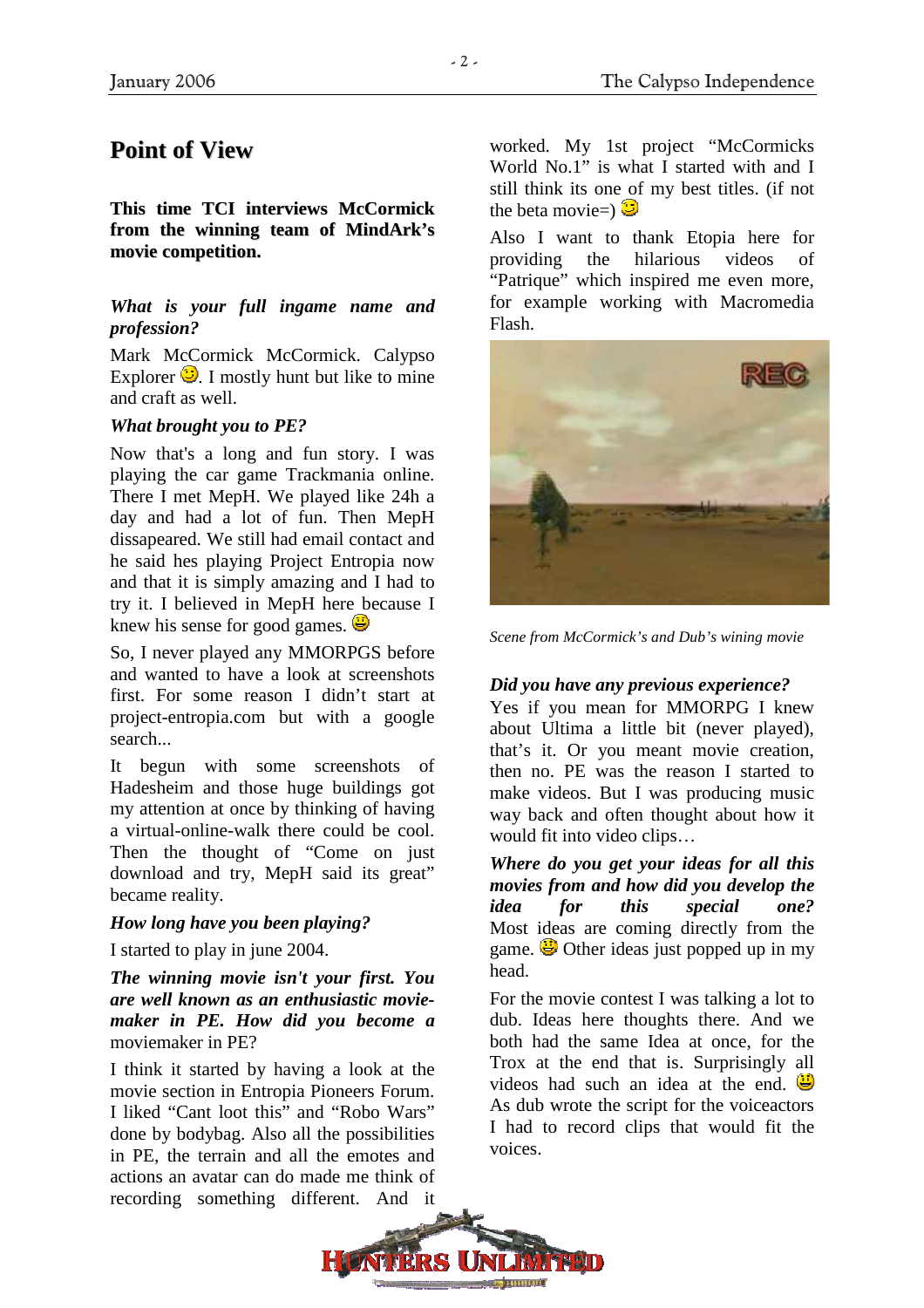#### *Your movie has been a team-work together with Paris Dub Hilton. What initiated this cooperation?*

Well it started in Twin Peaks. Half a year ago, was it? I wanted to show PE emotes to my sister. I stand infront of dub. I started to clap. He did the "Allllriiiiight" thingy and was clapping his hands too. My sister got stunned by the idea that this guy was from the USA, just standing infront of me clapping his hands  $\ddot{\bullet}$  Also she was mentioning something like "This doesn't seem to be just a boring computer game" **Well so I met dub, he liked my movies** aswell and when the contest was starting he presented a nice video demo from his company. Hes working with professionals no question. When he asked for a co-op entry I simply said yes.  $\bigcirc$ 

#### *Paris Dub Hilton is from America, while you are German. How did you arrange and part the work together over the distance?*

I had to travel by ship to provide him my videos while dub was using his plane from time to time to present me the voices. We usually met on a small island in the north atlantic.  $\bigcirc$ 

#### *How do you share the reward and which plans do you have in mind with your received price?*

If someone of us wants armor + terminator he simply asks the other one. Right now we agreed on keeping it.

#### *I am sure you already have future film projects in mind. What can you already reveal about them?*

The next video is already in progress. The minopolis snow-cloth we got as christmas present inspired me this time. The video will be filled with special FX to show nighttime, rain, snow, thunderstorm + lightning etc. Another idea by dub is a state of the art dance movie  $\Box$  and McCormicks Clone Army…

#### *What is your favoured activity in PE when you are not creating movies?*

Well I have to admit I chat a lot, besides I love exploring the planet by just running around a whole day, as there are still places noone has ever seen before…

Hunting, Mining and Crafting is also fun  $\left( \begin{array}{c} \bullet \\ \bullet \end{array} \right)$ 

#### *Describe either your earliest or happiest memory of PE.*

Earliest & Happiest: Meeting the french female avatar Liu! I know her since day 1 of playing PE.

#### *Obviously, everyone's long term goal is to develop his character and try to profit, but do you have any short term goals?*

Develop my character and profit  $\bigcirc$ 

#### *Which upcoming feature of the PE development roadmap or otherwise are you most looking forward to?*

I want beer for 1 PED each can… and of course a fight with ye good old Space-Pirates. Travles between other planets to create a real Import/Export of weapons, ores and enmatters would also be very cool…



*McCormick receives the movie contest prize from Marco|MindArk*

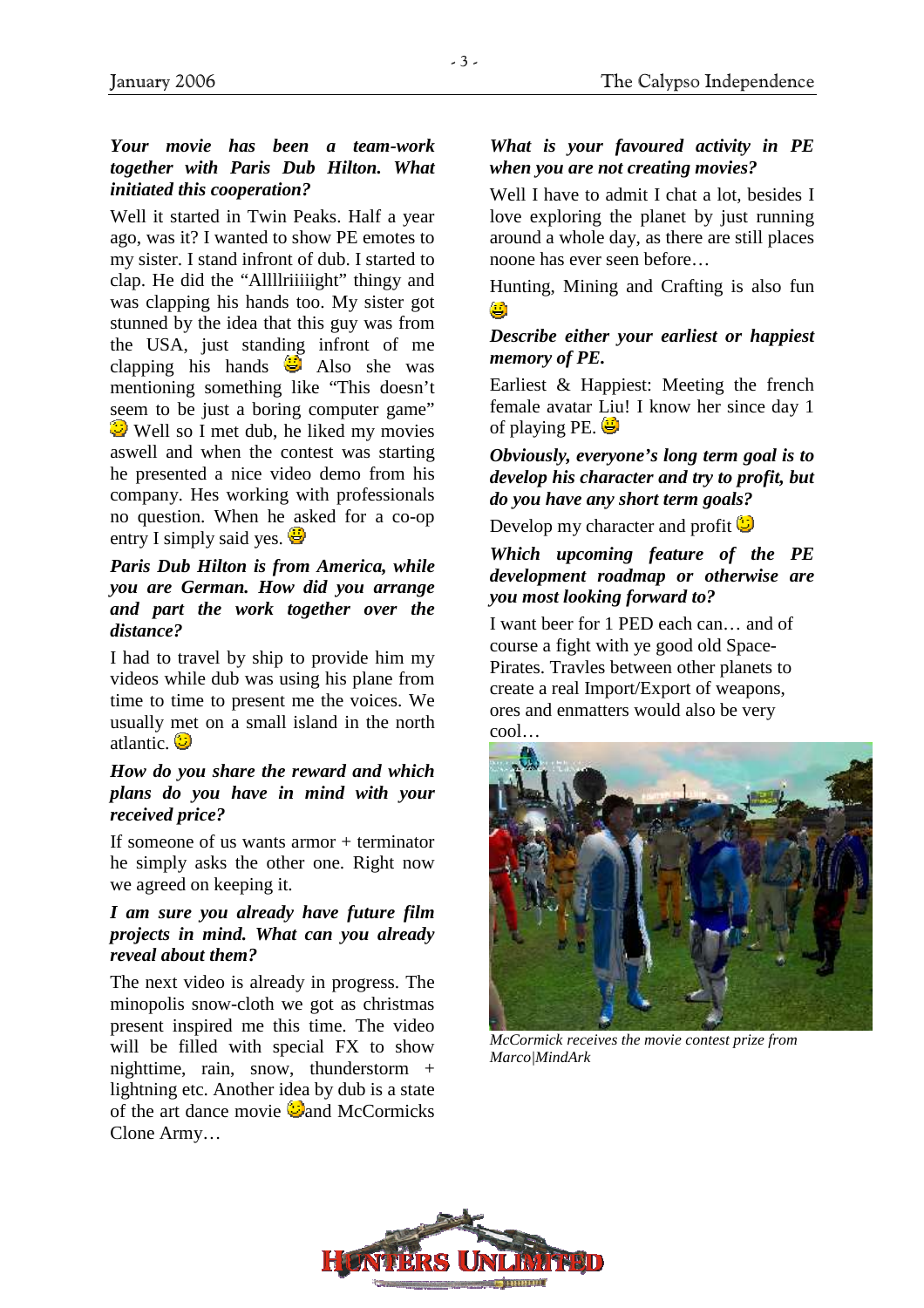#### *If Marco|MindArk would fulfill you just one wish regarding the game concept, what would you ask him to do?*

Put me ontop of the Pandorra Tower  $\bigcirc$ ...if thats not possible, PVP4 everywhere - who gets shot gets lootet and dies permanent (all items and skills gone). To add more realism!

#### *Is there anything you did in your PE past that you regret that you would care to share?*

Yes, TTing thousands of my precious paint cans to get PEDs for a hunt, because deposit was still on its way  $\ddot{\mathbf{a}}$ 

#### *What else would you like to tell us about yourself or your experience in PE?*

I think PE roxx0rs !

#### *Thank you for the interview.*

Interviewed by: Scatha

# **Market Trends**

by Badboyz3584 and Kay (From Kay's Store)

The carpets and mats market is very stable since months, and you can be confident in buying those items at the actual prices: I doubt that there will be a price decrease. On the furniture market (not the decoration one), the prices are lowering slightly, and I would suggest waiting for more stability.

Surprisingly and like the Stink Tree Painting which has dramatically dropped in price since they was a huge arrival last months, the prices of the Jingo and Kango masks are very low actually; there is certainly a good opportunity for those small ornamentations which will highlight the living atmosphere of your home

### **The new Furniture and Decoration items**

#### **An interview with Buzz Lightyear**

The meeting with Buzz Lightyear was held at Genesis Star City, near the auction where he was doing some crafting with nice HOFs during the interview. Buzz is a well-known player who started PE three years ago, when it was still in the pre-gold ages. He was certainly one of the most skilled players, but unfortunately he sold his skills.

#### *Kay: When did you start the manufacturing of furniture and decoration items?*

Buzz: I have started the first day of VU 7.7 when the furniture and decoration items BluePrints (BPs) appeared in PE. In the first days, I skilled mostly on the Nallo Ceiling Lamp.

#### *K: Why did you decide to start the manufacturing of the furniture and decoration items?*

B: Two reasons punched me to manufacture the furniture and decoration items. Firstly, I am a tool crafter since I am playing and I was waiting for the storage box BP because I wanted to craft it; I thought that this BP would be introduces in the tools BPs, but MA decided otherwise. And secondly, there were no updates in the tools BPs, and it was becoming boring, I needed new opportunities.

#### *K: Did you loot the storage box BP?*  B: No, I have not.

#### *K: The desperate search of this BP may have cost you a lot?*

B: yes, I have already put about 9000 peds in the crafting of furniture and decoration items in order to loot the storage box BP and to become skilled. Now I would like to recoup my investment by selling my production.

Article by: Kay (From Kay's Store)

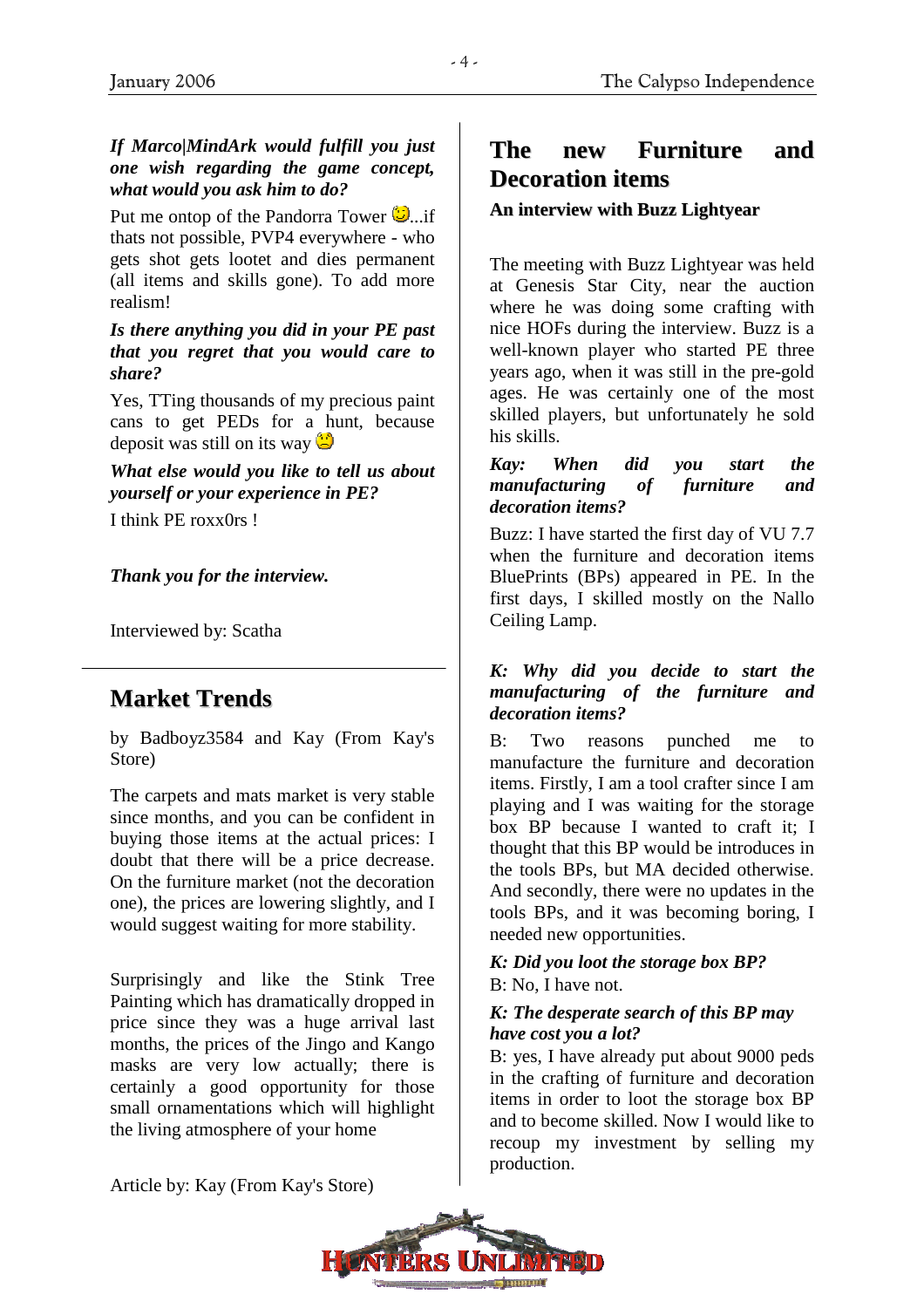#### *K: How many furniture and decoration items BPs exist?*

B: I would say that about 20 different BPs exists in the furniture manufacturing (the list of crafted furniture and decorations items is given in the table), and I got them mostly from manufacturing loots, but it can be really easier said than done: I can spend 1000 clicks without getting any interesting BPs, and other times 200 clicks are enough to get level 2 BPs.

#### *K: What is the easiest and most difficult furniture to craft?*

B: Nallo Lamps are definitively the easiest to craft, it is a first level BP and the raw materials are relatively easy to find. The most difficult to craft is the Comfry chair because Long Stinktree Boards are needed and they are only dropped by Neconues (as I know actually).



#### *Nallo ceiling lamp*

#### *K: What BP would you like in the future?*

B: Tables are not nice at all, and MA could introduce new BPs in this field. Also, I am dreaming of a level 6 or 7 anti-gravity storage box BP: this would be really useful for miners who could mine for longer times without being penalized by heavy ores and enmatters.

#### *K: Can you tell me more about the colouring of the furniture?*

B: It is a very good idea from MA. Now people can colour the furniture and decoration items with all the known colours in different manners; personal preferences can be made. It is Master Colorer Sarah who colours the furniture I am manufacturing.

#### *K: About your store, what pushes you to enter into the selling of furniture?*

B: A friend wanted to get rid of his apartment just at the time I was making lots of furniture. I thought there is no way I can sell items, since my auction slots are full with tools, so I have decided to borrow shopkeepers from friends and voila ;) I sell 1-2 items per day, and with the opening of the stores at the Club, I will certainly expand there in the future.

#### *K: What are your best sales?*

B: It is the sofas although it is only possible for one person to seat. Moreover, I have the monopoly on this item, which gives me a competitive advantage.

#### *K: Have you a last word?*

B: I think that MA will add in the future nice things to the furniture and decoration items, and we will certainly see more trophy heads like the Armax trophy heads.

*K: Thank you Buzz, and I wish you the best in your business.* 

B: Thank you.

I have the felling that Buzz is back with high skills and ready to conquer the crafted furniture and decoration items market. Before leaving him, I buy a Comfyr sofa in brown and green colours for my personal use in my house; the price was more than attractive.

You can find Buzz Lightyear's Furniture Warehouse at **Genesis Star city, Tower B apartment** 7G, where actually shopkeepers well stocked are waiting for you.

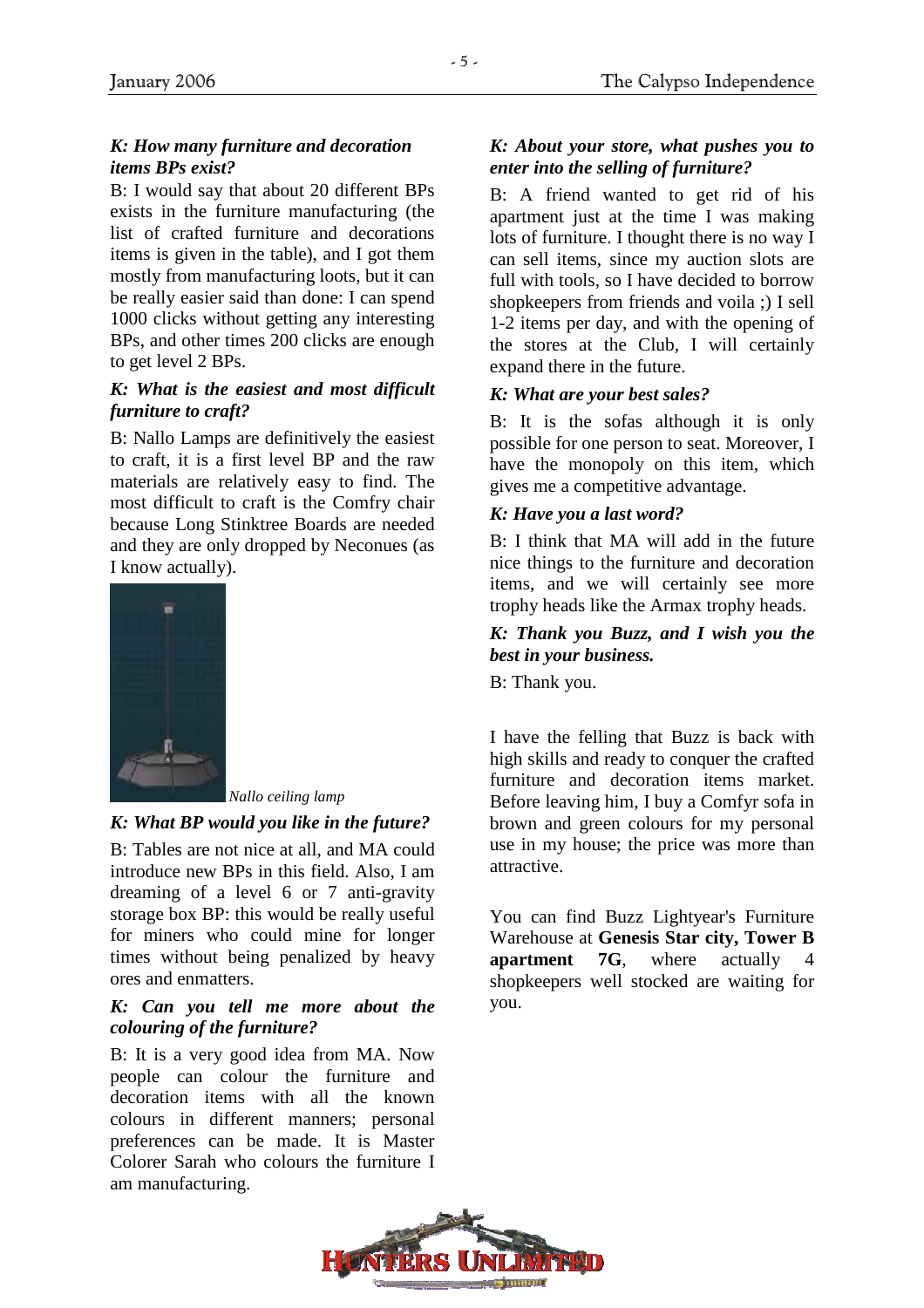# **Overheard on Calypso**

Rumors and such heard around

by Badboyz3584 and Orion

#### *Weird buildings popping up*

Some rather odd buildings around Calypso. A ways south of Pandora, there is a huge tower. The legs are massive. It looks like the only way to get inside is through some type of teleporter, not yet known, or not even in existence, or by air in a flying vehicle of some sort. Purely speculating, it could be some type of air dock. In TI, there is also an odd building. It is surrounded by high level robots, like Second-Entities, and various other generations of drones and warriors. Again, no percievable way inside. It appears to have a door, but it won't budge. So, it seems that MA has something up their sleeves for the near future. These could possibly be the factories mentioned in some posts and updates, but that is just speculation.

#### *Robot attacks*

Robot attacks have been happening quite often recently, which include a Second Entity or two and the new Big Bulk. They have been happening in many towns. Maybe something is going on. Where are those missing parts of Prof. Barton anyway?



*Robot attack at Cape Corinth Robot* (*Picture provided by EP forum*)



*Big Bulk during robot attack at Cape Corinth* (*Picture provided by EP forum*)

#### *Blogging*

Blogs have become somewhat popular on the forum sites. People like to read the daily experiences of new players, it seems. It helps that they are well-written. It gives some kind of refreshing new point of view. You can find them on the pe-related forums, Entropia Pioneers and Entropia Forum, linked to in the clientloader.

#### *Graphical update*

During the grand opening party of Club Neverdie Marco|MindArk revealed a stunning information about Project Entropia's technical future. The graphic system is currently under revise. A massive graphical update is expected to come this spring.

The community hopes, that this will come along with the implementation of the next level of the gamebryo graphics engine, using the chances given to close the graphical gap to the nowadays state of the art MMORPGs like 'World of Warcraft'.

| [Milkey] We really do need some new graphics, I would love       |
|------------------------------------------------------------------|
| some DirectX 9c effects (High Definition Rendering oooo quivers) |
| [General Death Raiser] oh yeah it is                             |
| (Olaven) could use a new interface ()                            |
| [Milkey] MindArk should talk to Valve about the Source engine,   |
| highly scalable and up to date lol                               |
| [Community Director Marco Behrmann] Milk - during spring a       |
| big visual overhaul will come, including avatar looks.           |
| Chat extract from the opening party                              |

 *Chat extract from the opening party* 

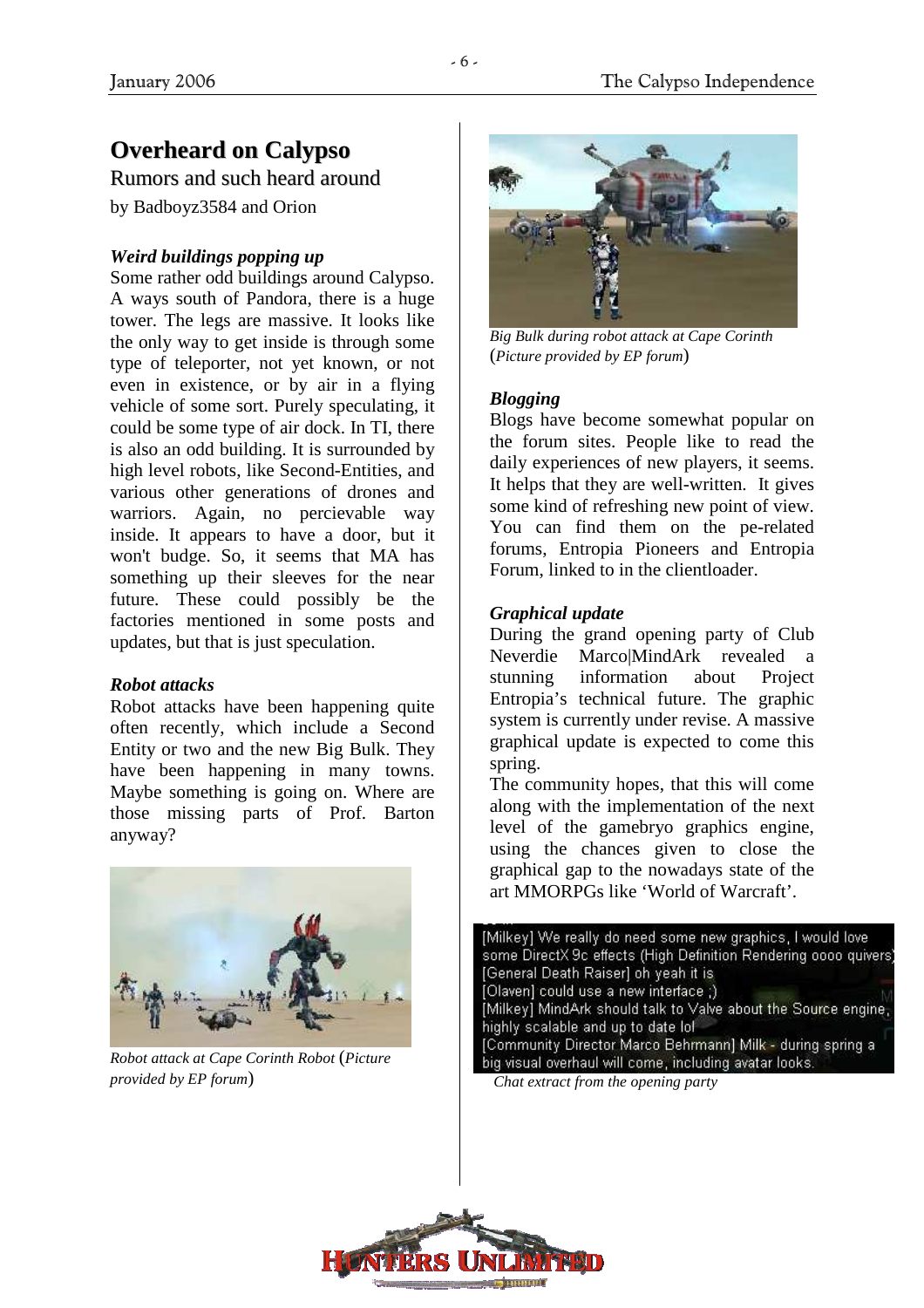# **MotM**

Mob of the Month - Allophyl by Badboyz3584

Info: The Allophyl. Stated by ingame information to also be known as "The Fisherman". The Allopyl is not a difficult creature for most people to hunt. The worst part about them is the electricity they zap you with. Not a lot of armors have electricity protection, so it gets through. The highest levels of this creature can be a bit difficult for a solo hunter using midlevel equipment, but a team can easily take them out. The best way to protect yourself against them is to buy armor with electricity protection, such as Thunderbird Armor, or by getting a set of plates that can supplement your existing armor by adding electric pretection.



*Allophyl in his natural environment* 

Known loots: Once upon a time, wool was in short supply. Crafters were paying outrageous amounts for wool. Allophyls were once of the few creatures that dropped wool, thus they were heavily hunted. That time has passed now, and wool is found everywhere, but they still drop it. Notable items recently looted are: Shopkeeper teleporter pad, Black marble pedestal, DNA Fragment A.

Area: They can be found in areas with water nearby. Some locations will have annoying flying insects in the area as well. A well-known location to hunt them is on treasure island.

Thanks to Zap's Loot Table for providing loot info

You can find the table with up-to-date loot info at: http://loot.solja.net/loot.php

## **HHotM** Hunting Hof of the Month



*Picture taken from: Entropia Pioneers' website* 

Congratulations to Ged Selio Fauster for getting this nice loot from an Estophyl Provider. A total of 3472 PED made up of 2 pairs of Jaguar Thighs, male and female, and 1 pair of female Jaguar Shins, plus a kitchen table. This is worth much more than 3472 PED with the market value of the armor.

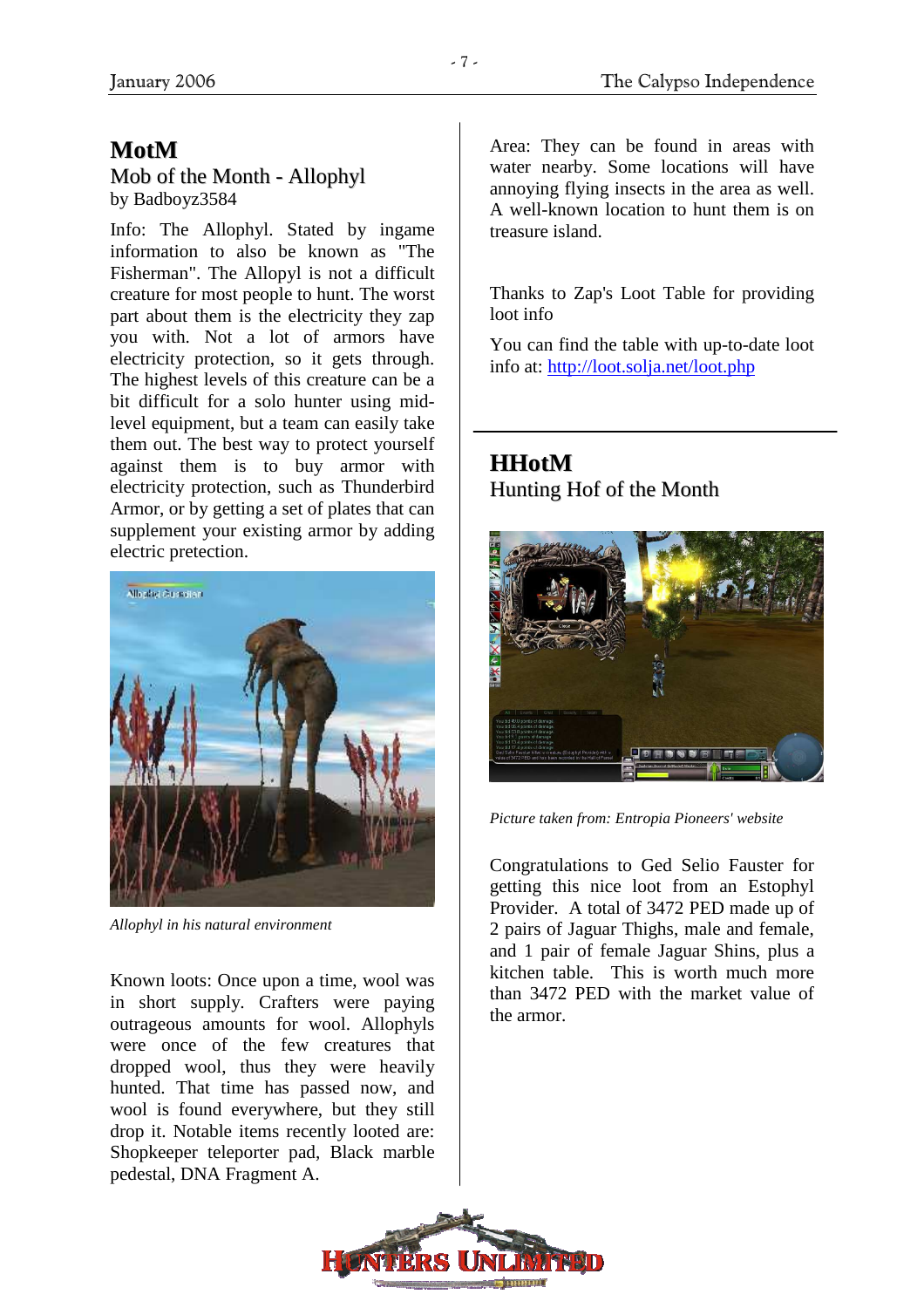# **Calypso's History**

#### The Robot Uprising – Part II

The settlers and crew onboard the Exodus had fought hard to defend the last populated region of the colony. Only three cities inside this region had escaped robot sabotage and destruction because they had been built around a large inactive volcano, relying solely on geothermal energy absorbed from deep within the sleeping mountain. The other cities used matter/antimatter reactors, which proved to be their downfall as the robots used these to create large explosions that levelled the cities and spread a lethal radiation poisoning amongst the human survivors. The protected region was to become known as The Haven. It was the only tactical and secure area left on the planet and many survivors who had fled from the other cities came here to seek refuge. It was the last line of defense and the only chance for Mankind to recapture the planet and defeat the robots. The settlers withstood the robot attacks long enough to successfully repair the Space Gate and create a temporary opening. Personnel of officers, scientists and engineers from the Federal Empire were rushed through the gate along with as much supplies and equipment as possible before the gate closed. In a desperate attempt to keep the poorly stable gate open as long as possible it collapsed and exploded. The colony was cut off again but they now had new technology and expertise at their disposal, which finally gave the colonial forces enough military strength to fight a winning battle against the robots.

Despite the advantage of the new technology it would take several hard years before the robots could finally be defeated. The brave settlers withstood the robot terror long enough for imperial military vessels to arrive at the Calypso system with more reinforcements, and the war

came to an end. To inspire new hope among the settlers, the Federal Empire declared that a whole new infrastructure would be created in the three remaining cities. To ease the financial strain on federally owned corporation OmegaTech Inc, the Federal Empire decided to give two other interstellar corporations access to Calypso. These new corporations would aid the colony in the construction of the other two city projects in exchange for a higher market position within these assigned urban zones. Each corporation was also assigned a contract by the Federal Empire to exploit different resources on the planet in order to insure stability and to encourage trade and economical growth within the region. These three new cities were named New Haven, Neo Ithaca and Xin Shi. But the war was far from over...it had only just begun.

When the robots had been destroyed it gave the settlers on Calypso a short moment to reflect on what really had caused the robots to rebel and target humans as their enemy. The element that caused the catastrophe was soon traced back to its point of origin, in the Akbal-Cimi system. When the Imperial military spaceships were being prepared for launch towards the Akbal-Cimi system a massive vessel arrived in the Calypso system along the very same trajectory. The vessel clearly came from the Akbal-Cimi system and it was soon identified as an Odysseus Probe. The massive vessel was not responding to any commands but it was most likely to have been the very same Odysseus Probe that once discovered Calypso. The only form of messages transmitted by its AI command module were said to be incomprehensible but were taken as a warning to the settlers, later revealing its real intent, to recapture the planet. The imperial military spaceships were quickly positioned to intercept this first Titan of War and prevent it from reaching Calypso. The battle over Calypso lit up the dark

skies at night for several